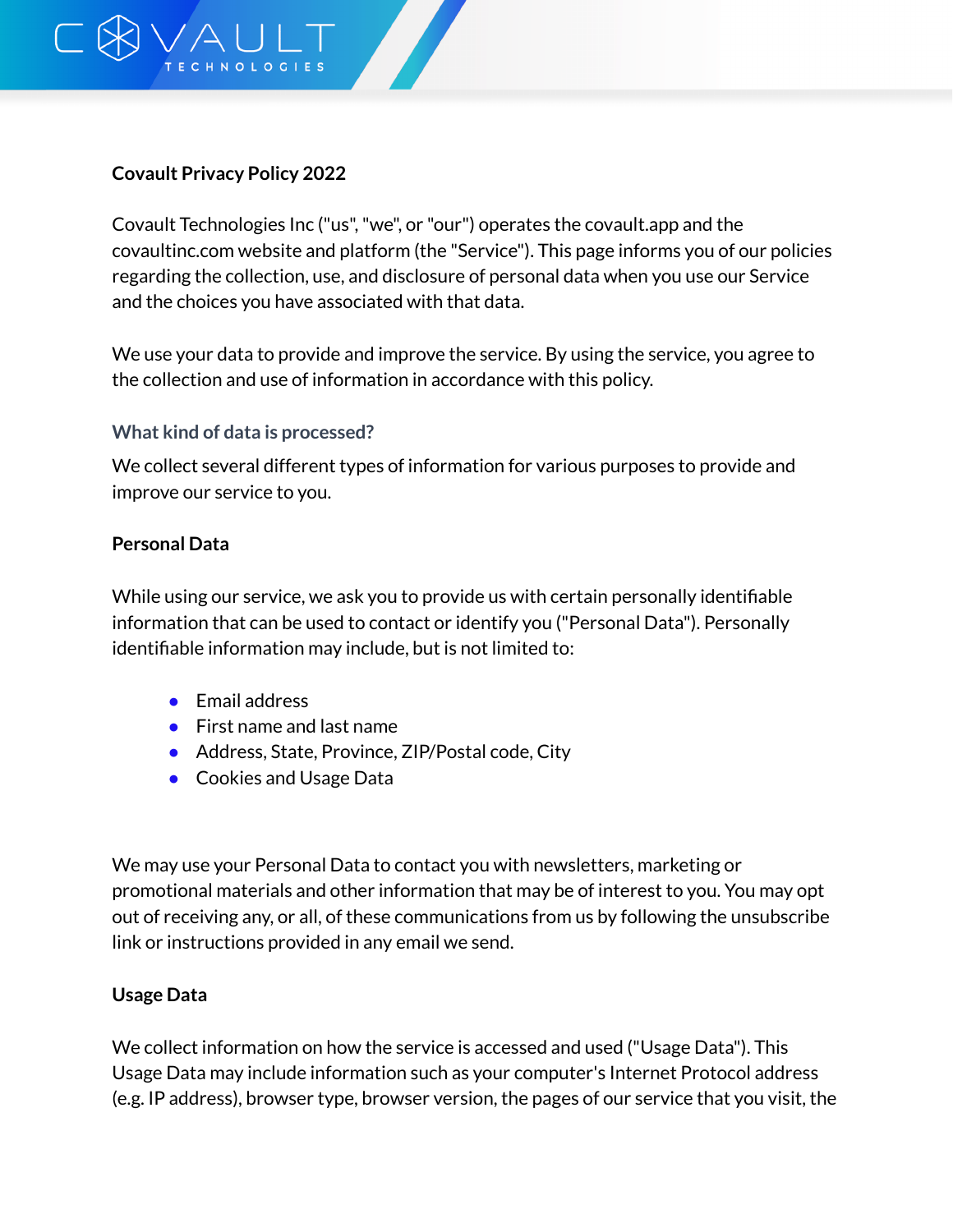

time and date of your visit, the time spent on those pages, unique device identifiers and other diagnostic data.

# **Tracking Cookies Data**

We use cookies and similar tracking technologies to track the activity on our service and hold certain information. Cookies are files with small amount of data which may include an anonymous unique identifier. Cookies are sent to your browser from a website and stored on your device. Tracking technologies also used are beacons, tags, and scripts to collect and track information and to improve and analyse our service. You can instruct your browser to refuse all cookies or to indicate when a cookie is being sent. However, if you do not accept cookies, you may not be able to use some portions of our service.

### **For what purpose is the data collected?**

Covault Technologies Inc uses the collected data for various purposes:

- To provide and maintain our service
- To notify you about changes to our Service
- To allow you to participate in interactive features of our service when you choose to do so
- To provide customer support
- To gather analysis or valuable information so that we can improve our service
- To monitor the usage of our Service
- To detect, prevent and address technical issues
- To provide you with news, special offers and general information about other goods, services and events which we offer that are similar to those that you have already purchased or enquired about unless you have opted not to receive such information

## **Duration of Processing**

We will retain your Personal Data only for as long as is necessary for the purposes set out in this Privacy Policy. We will retain and use your Personal Data to the extent necessary to comply with our legal obligations (for example, if we are required to retain your data to comply with applicable laws), resolve disputes, and enforce our legal agreements and policies.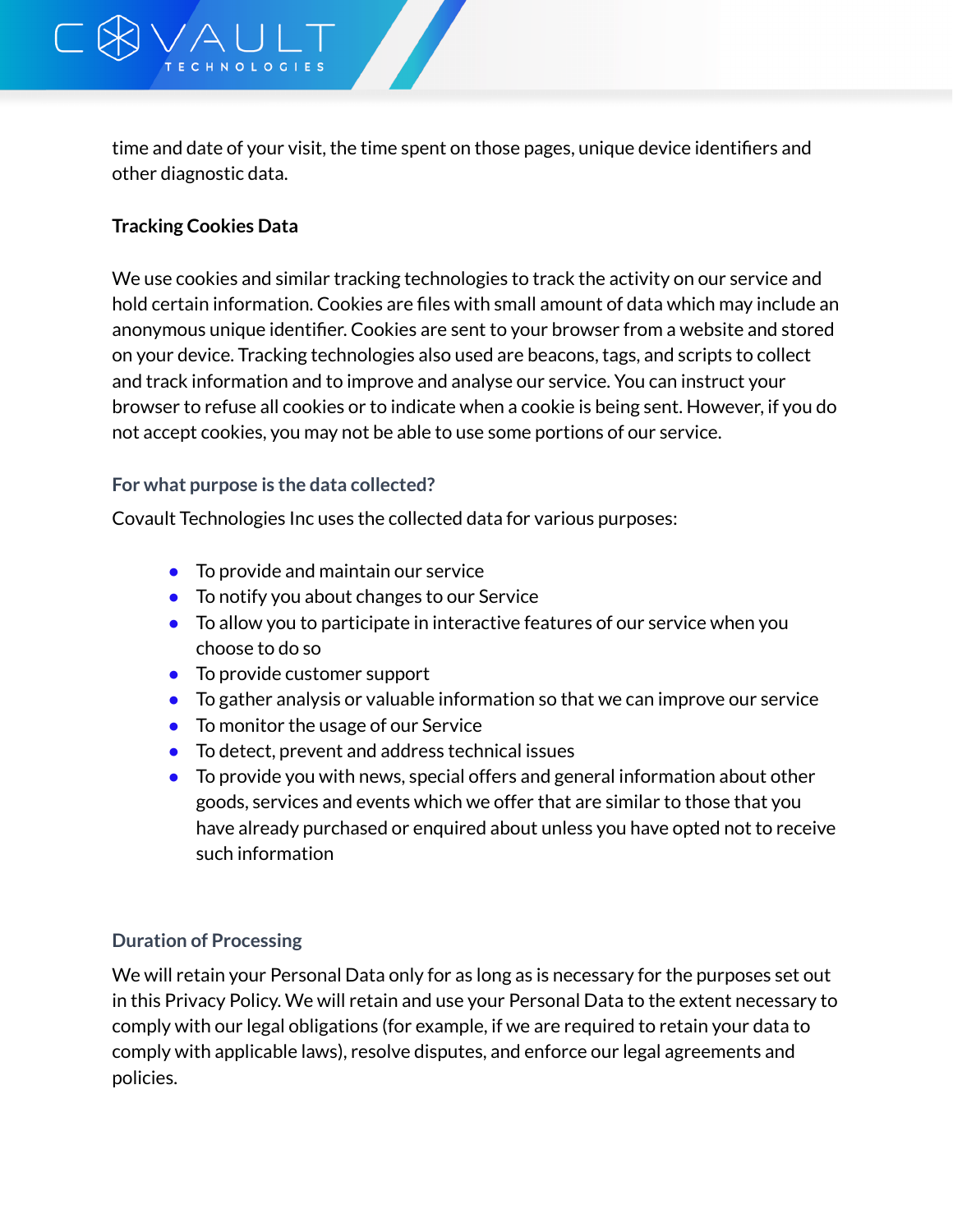

Covault Technologies Inc will also retain Usage Data for internal analysis purposes. Usage Data is generally retained for a shorter period of time, except when this data is used to strengthen the security or to improve the functionality of our Service, or we are legally obligated to retain this data for longer time periods.

### **How do we protect your information?**

We will take all steps reasonably necessary to ensure that your data is treated securely and in accordance with this privacy policy. We are committed to protecting your personal information against unauthorized use or disclosure.

### **Disclosure to Third Parties**

We use a select number of trusted external service providers for certain technical data analysis, processing and/or storage offerings. These service providers are carefully selected and meet high data protection and security standards. We only share information with them that is required for the services.

If Covault Technologies Inc is involved in a merger, acquisition or asset sale, your Personal Data may be transferred. We will provide notice before your Personal Data is transferred and becomes subject to a different Privacy Policy.

Under certain circumstances, Covault Technologies Inc may be required to disclose your Personal Data if required to do so by law or in response to valid requests by public authorities (e.g. a court or a government agency).

Covault Technologies Inc may disclose your Personal Data in the good faith belief that such action is necessary to:

- $\bullet$  To comply with a legal obligation
- To protect and defend the rights or property of Covault Technologies Inc
- To prevent or investigate possible wrongdoing in connection with the Service
- To protect the personal safety of users of the Service or the public
- To protect against legal liability

**Your Rights**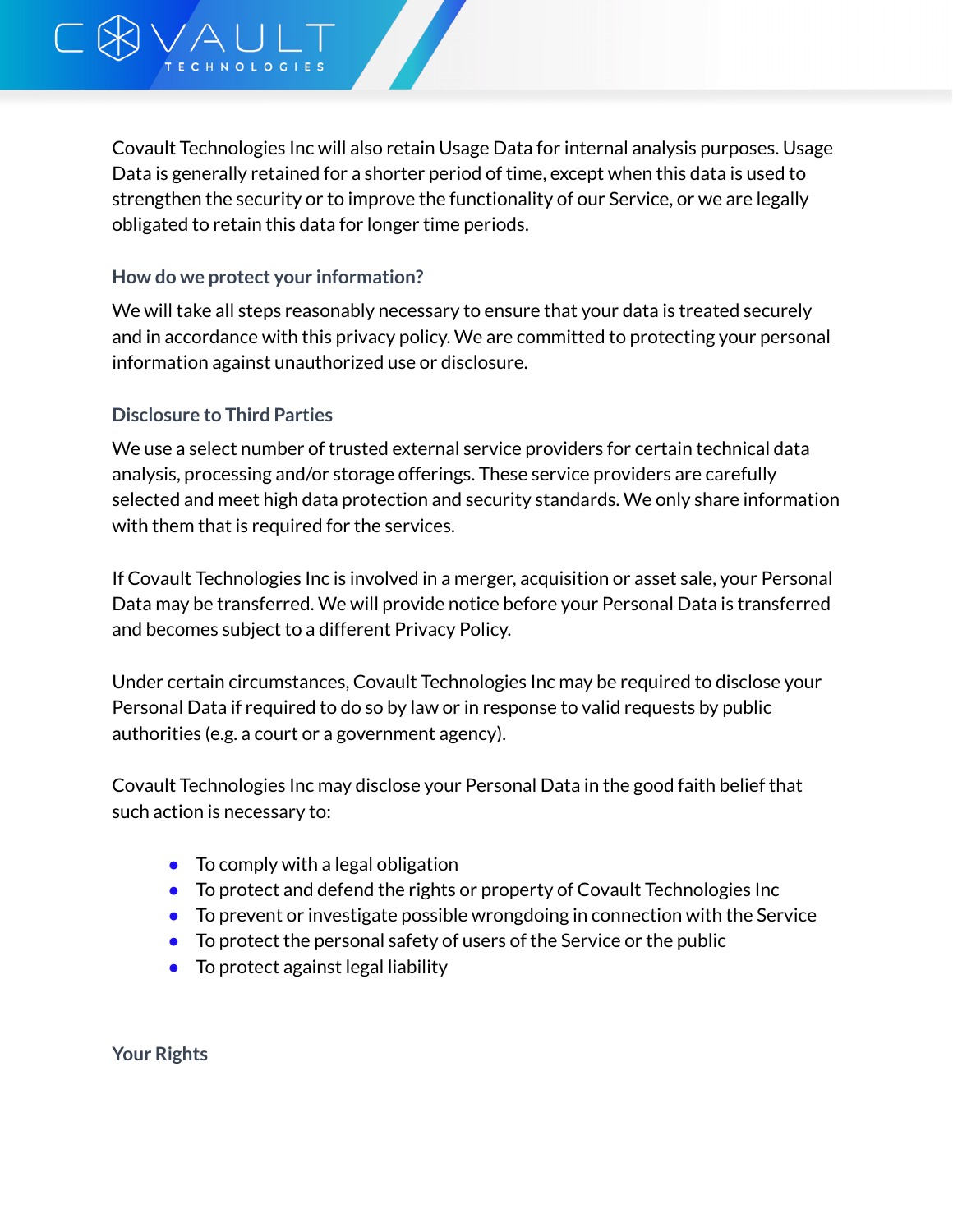We can only identify you via your email address and we can only adhere to your request and provide information if we have Personal Data about you through you having made contact with us directly and/or you using our site and/or service. We cannot provide, rectify or delete any data that we store on behalf of our users or customers.

To exercise any of the rights mentioned in this Privacy Policy and/or in the event of questions or comments relating to the use of Personal Data you may contact our support team: admin@covaultinc.com.

You have the right to withdraw consent at any time, without affecting the lawfulness of the processing that was carried out prior to withdrawing it. Whenever you withdraw consent, you acknowledge and accept that this may have a negative influence on the quality of the site and/or services. You further agree that Covault Technologies Inc shall not be held liable with respect to any loss and/or damage to your Personal Data if you choose to withdraw consent.

In addition, you have the right to lodge a complaint with the data protection authority in your jurisdiction.

## **Service Providers**

**NOLOGIES** 

We employ third party companies and individuals to facilitate our Service ("Service Providers"), to provide the Service on our behalf, to perform Service-related services or to assist us in analysing how our Service is used. These third parties have access to your Personal Data only to perform these tasks on our behalf and are obligated not to disclose or use it for any other purpose.

# **Analytics**

We use third-party Service Providers to monitor and analyze the use of our Service.

# **Google [Analytics](https://policies.google.com/privacy)**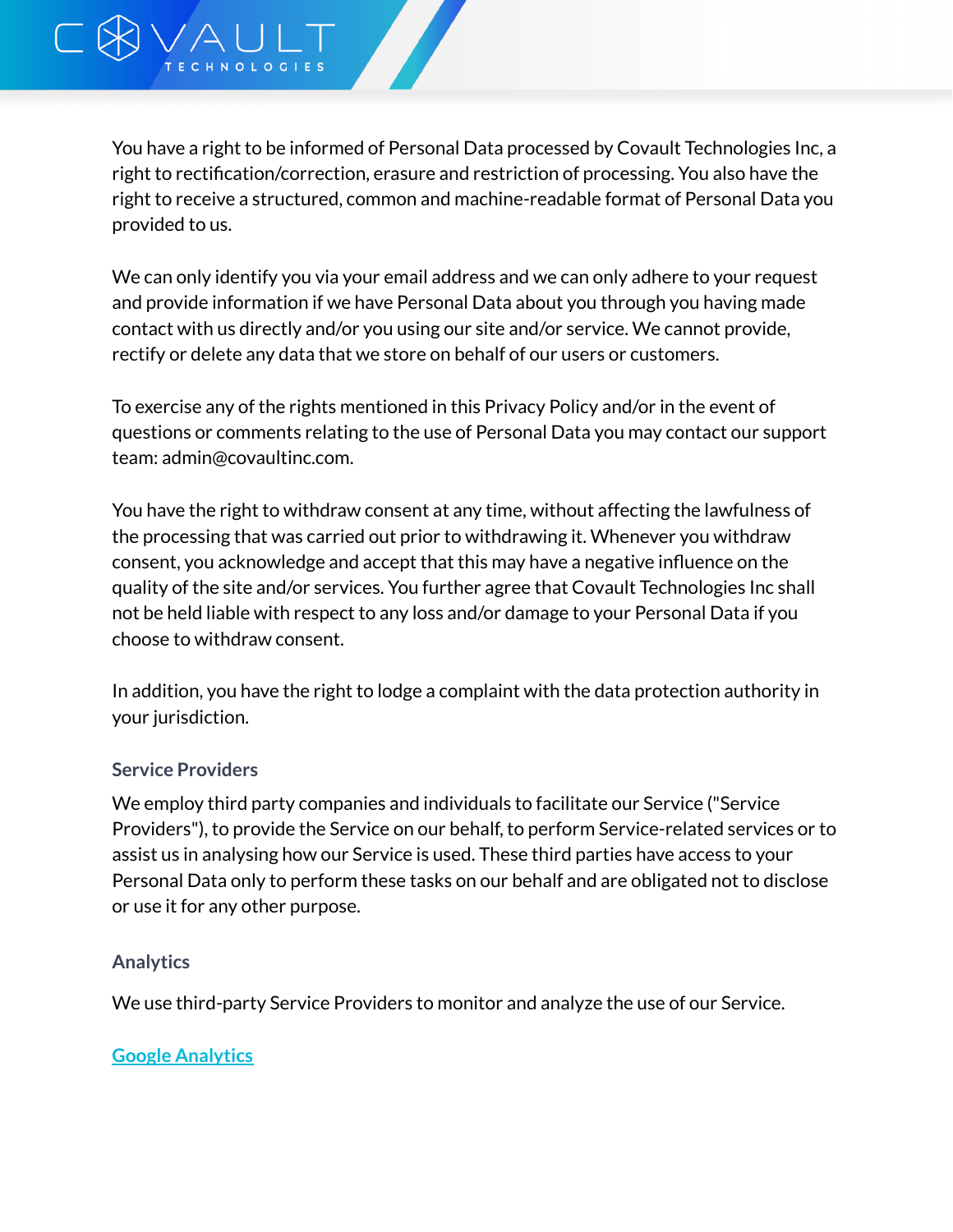

## **Facebook Ads [Conversion](https://www.facebook.com/policies) Tracking**

**HNOLOGIES** 

Facebook Ads conversion tracking is an analytics service provided by Facebook, Inc. that connects data from the Facebook advertising network with actions performed on this Website.

#### **[HotJar](https://www.hotjar.com/privacy)**

The Hotjar Poll & Survey widgets are services that enable interaction with the Hotjar platform provided by Hotjar Ltd.

#### **Behavioral Remarketing**

Covault Technologies Inc uses remarketing services to advertise on third party websites to you after you visited our Service. We and our third-party vendors use cookies to inform, optimize and serve ads based on your past visits to our Service.

#### **Google AdWords [Remarketing](https://policies.google.com/privacy)** (Google Inc.)

AdWords Remarketing is a remarketing and behavioral targeting service provided by Google Inc. that connects the activity of this Website with the Adwords advertising network and the Doubleclick Cookie.

**[Facebook](https://www.facebook.com/about/privacy/) Custom Audience** (Facebook, Inc.)

Facebook Custom Audience is a remarketing and behavioral targeting service provided by Facebook, Inc. that connects the activity of this Website with the Facebook advertising network.

**Hosting and backend infrastructure**

**Amazon Web [Services](https://aws.amazon.com/privacy/)**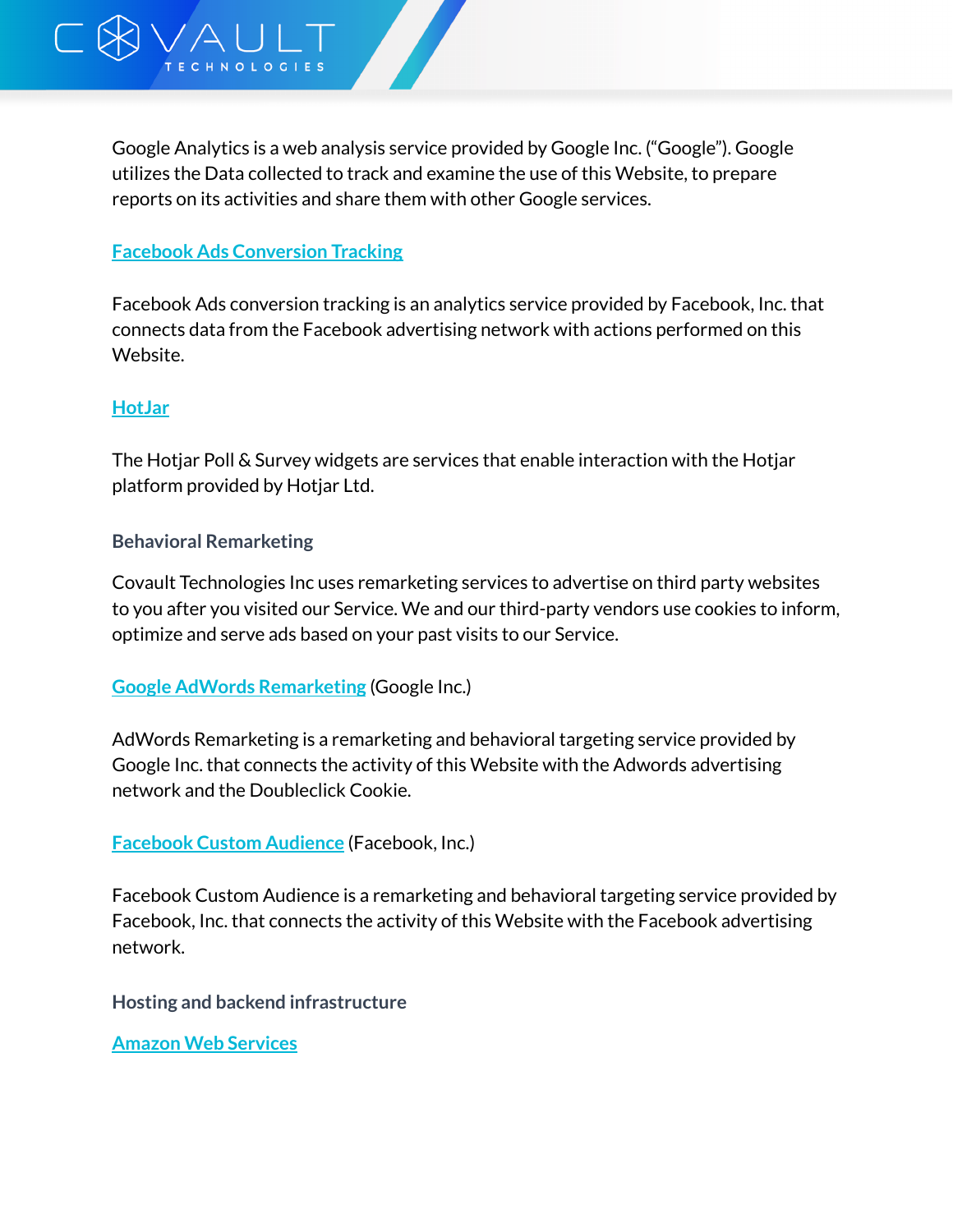

Amazon Web Services is a hosting and backend service provided by Amazon.com Inc.

### **Payments**

We may provide paid products and/or services within the Service. In that case, we use third-party services for payment processing (e.g. payment processors).

We will not store or collect your payment card details. That information is provided directly to our third-party payment processors whose use of your personal information is governed by their Privacy Policy. These payment processors adhere to the standards set by PCI-DSS as managed by the PCI Security Standards Council, which is a joint effort of brands like Visa, Mastercard, American Express and Discover. PCI-DSS requirements help ensure the secure handling of payment information.

The payment processors we work with are:

## **[Stripe](https://stripe.com/us/privacy)**

Stripe is a payment service provided by Stripe Inc.

#### **Content Commenting**

#### **Facebook [Comments](https://www.facebook.com/privacy/explanation)**

Facebook Comments is a content commenting service provided by Facebook, Inc. enabling the User to leave comments and share them on the Facebook platform.

**Interaction and customer support**

#### **Facebook [Messenger](https://www.facebook.com/about/privacy/)**

The Facebook Messenger Customer Chat is a service for interacting with the Facebook Messenger live chat platform provided by Facebook, Inc.

**User database management**

**[ActiveCampaign](https://help.activecampaign.com/hc/en-us/articles/218789997-Privacy-Policy)**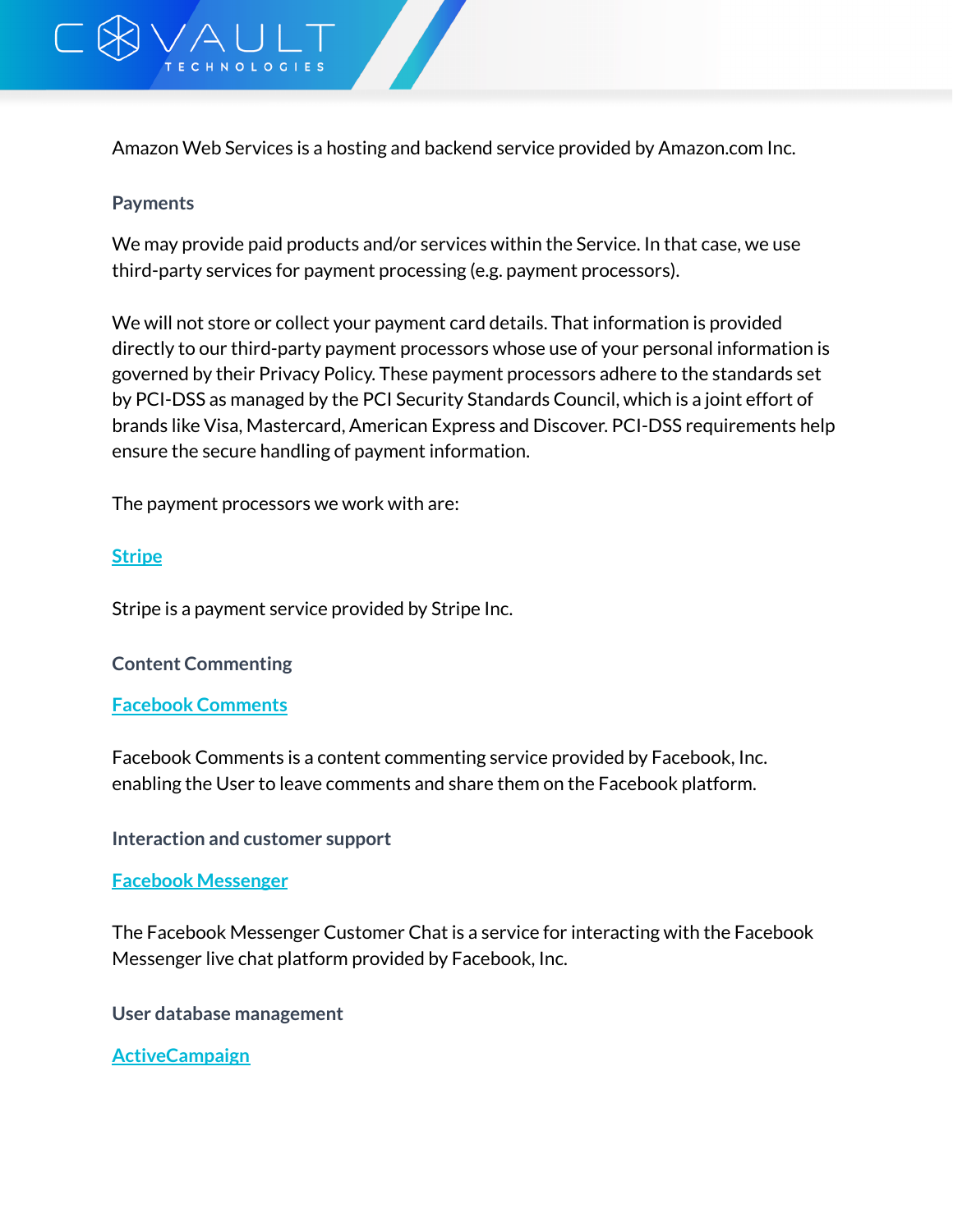

ActiveCampaign is a User database management service provided by ActiveCampaign, Inc.

### **[Intercom](https://docs.intercom.com/pricing-privacy-and-terms/privacy/intercom-inc-privacy-policy)**

Intercom is a User database management service provided by Intercom Inc. Intercom can also be used as a medium for communications, either through email, or through messages within this Website.

#### **Other**

**Google [reCAPTCHA](https://policies.google.com/privacy)** (Google Inc.)

Google reCAPTCHA is a SPAM protection service provided by Google Inc.

### **[YouTube](https://policies.google.com/privacy)**

YouTube is a video content visualization service provided by Google Inc. that allows this Website to incorporate content of this kind on its pages.

## **[Facebook](https://www.facebook.com/privacy/explanation) Social Widgets**

The Facebook Like button and social widgets are services allowing interaction with the Facebook social network provided by Facebook, Inc.

## **Google+ Social [Widgets](https://policies.google.com/privacy)**

The Google+ +1 button and social widgets are services allowing interaction with the Google+ social network provided by Google Inc.

## **Twitter Social [Widgets](https://twitter.com/en/privacy)**

The Twitter Tweet button and social widgets are services allowing interaction with the Twitter social network provided by Twitter, Inc.

#### **[LinkedIn](https://www.linkedin.com/legal/privacy-policy) Social Widgets**